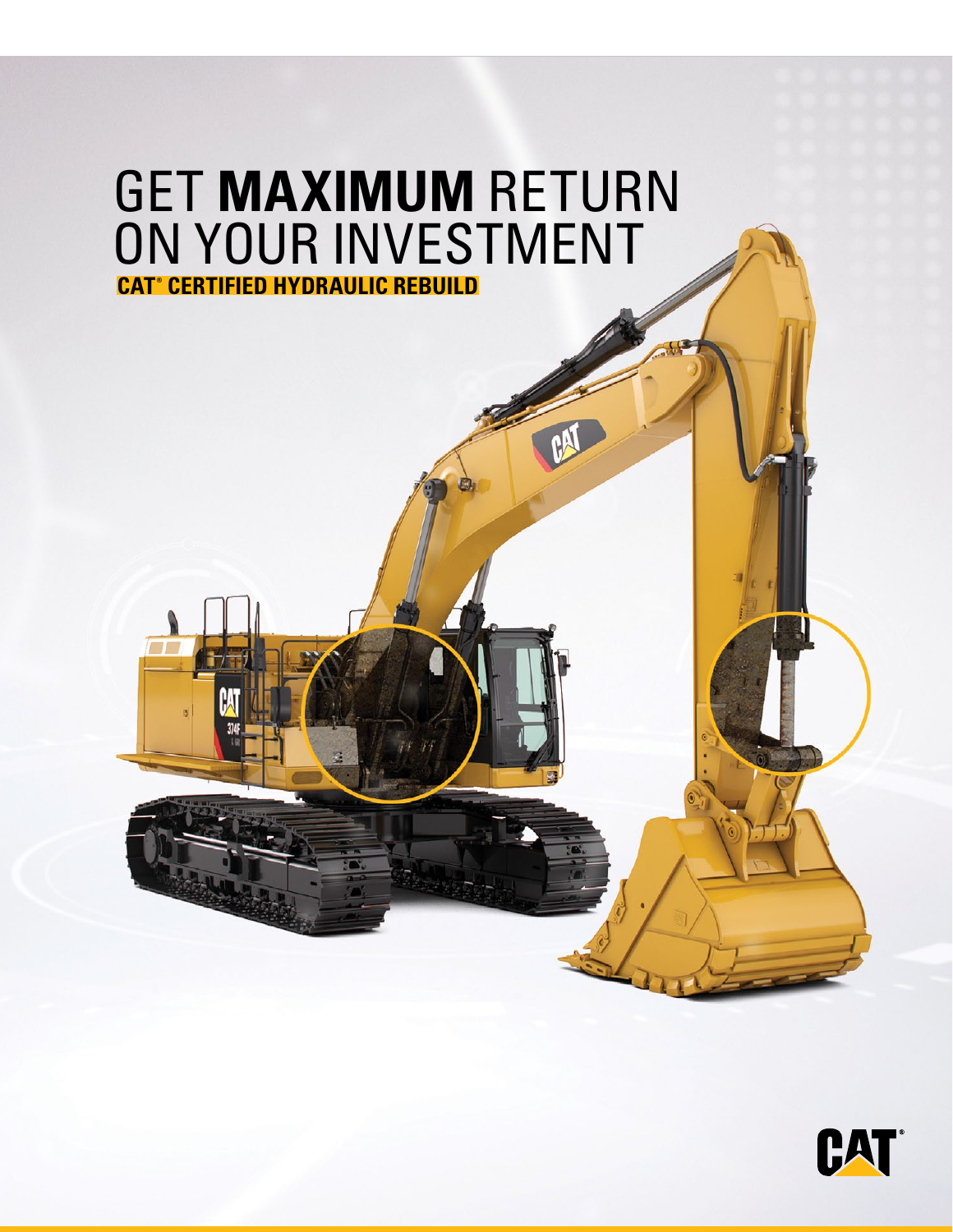# YOUR CAT HYDRAULIC SYSTEM IS BUILT TO PERFORM NOT FOR ONE LIFETIME, BUT FOR **MULTIPLE LIFETIMES**.

## **DON'T LET THAT EXTRA VALUE GO TO WASTE.**

RECONDITION YOUR EXCAVATOR'S HYDRAULIC SYSTEM FOR A FRACTION OF THE COST OF REPLACING COMPONENTS INDIVIDUALLY.

A great choice when the rest of your excavator is running strong, a **Cat® Certified Hydraulic Rebuild**  brings your pumps, motors, valves, accumulators, hoses, lines, tanks, coolers and cylinders back to like-new performance, reliability and durability. You avoid the cost and downtime associated with chasing repairs one at a time and get maximum return on your original machine investment.



## **INSPECTION/EVALUATION**

Perform fluid analysis and visual inspections

## **COMPLETE DISASSEMBLY**

Replace old parts with new or remanufactured Cat parts

#### **RECONDITIONING**

Overhaul all hoses, motors, pumps, travel motors, final drives, swing motors, main valve, main pump and joystick controls

#### **ENGINEERING UPDATES**

Make improvements introduced after the original manufacture date

### **HYDRAULIC SYSTEM TESTS**

Inspect, recondition, update and bench test hydraulic system

### **REASSEMBLY**

Maintain all critical torques, clearances and pressure settings; replace all wire harnesses associated with hydraulic system; replace or recondition all hydraulic cylinders, hoses, pumps, valves and motors

#### **PERFORMANCE TESTING**

Test and adjust hydraulic system components to proper specifications

#### **CUSTOMER EVALUATION**

Ensure satisfaction with performance in the working environment





A process this extensive requires trained professionals, specialized equipment, stringent quality control and access to the latest technical information and is available only through a Cat Certified Hydraulic Rebuild performed by your local Cat dealer.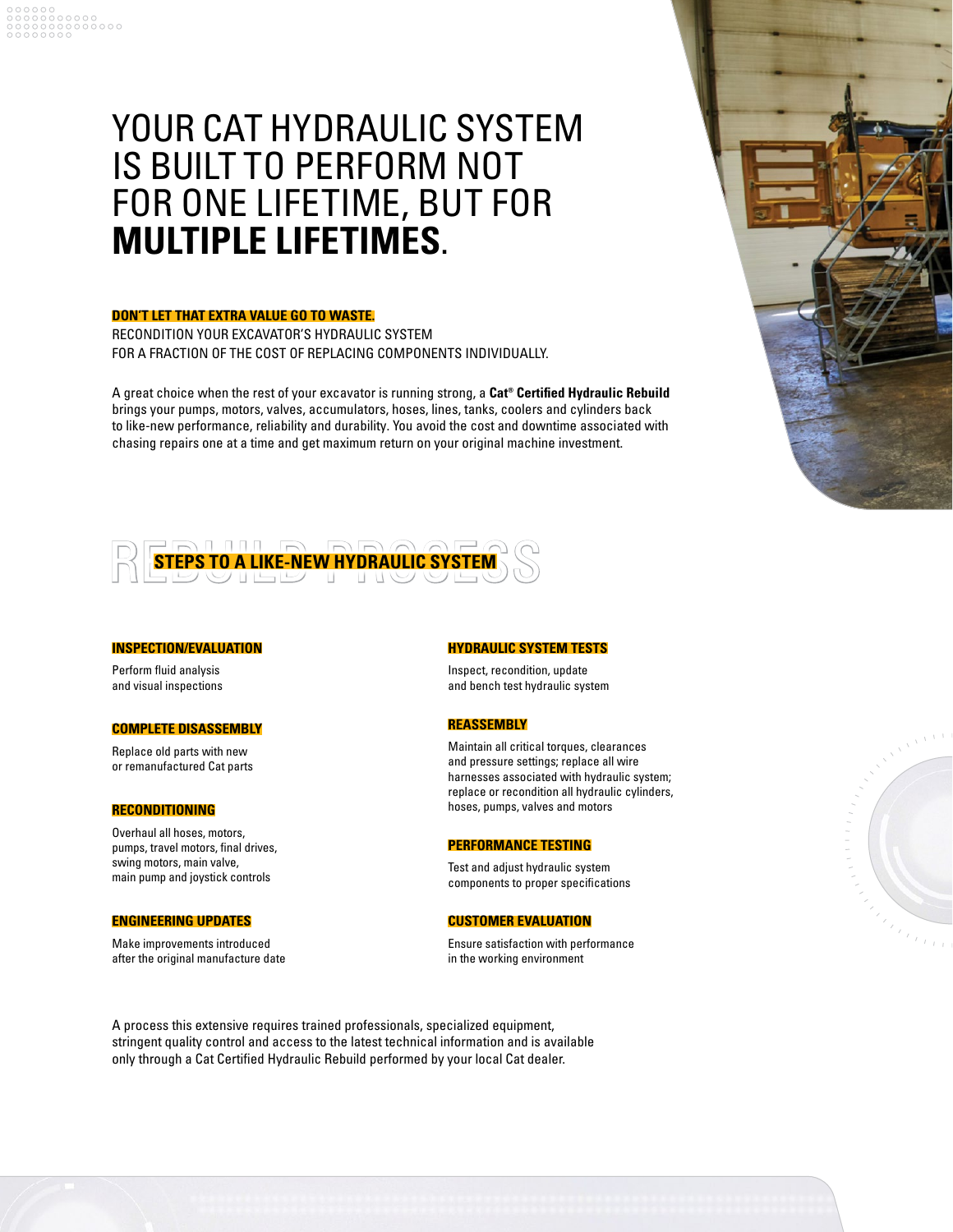



Every Cat Certified Hydraulic Rebuild includes a new parts warranty on all replaced parts, and you can add an optional **Equipment Protection Plan (EPP)\*** for additional peace of mind. WITH VARIABLE **SERVICE HOURS** TO MEET YOUR NEEDS

#### **1-YEAR** COVERAGE **2-YEAR** COVERAGE **3-YEAR** COVERAGE

\*Coverage differs by country. Additional coverage terms are available.



Your local **Cat dealer** has the parts, service and expertise to keep your rebuilt component system on the job. Financing for a rebuild is also available through your dealer and Cat Financial.